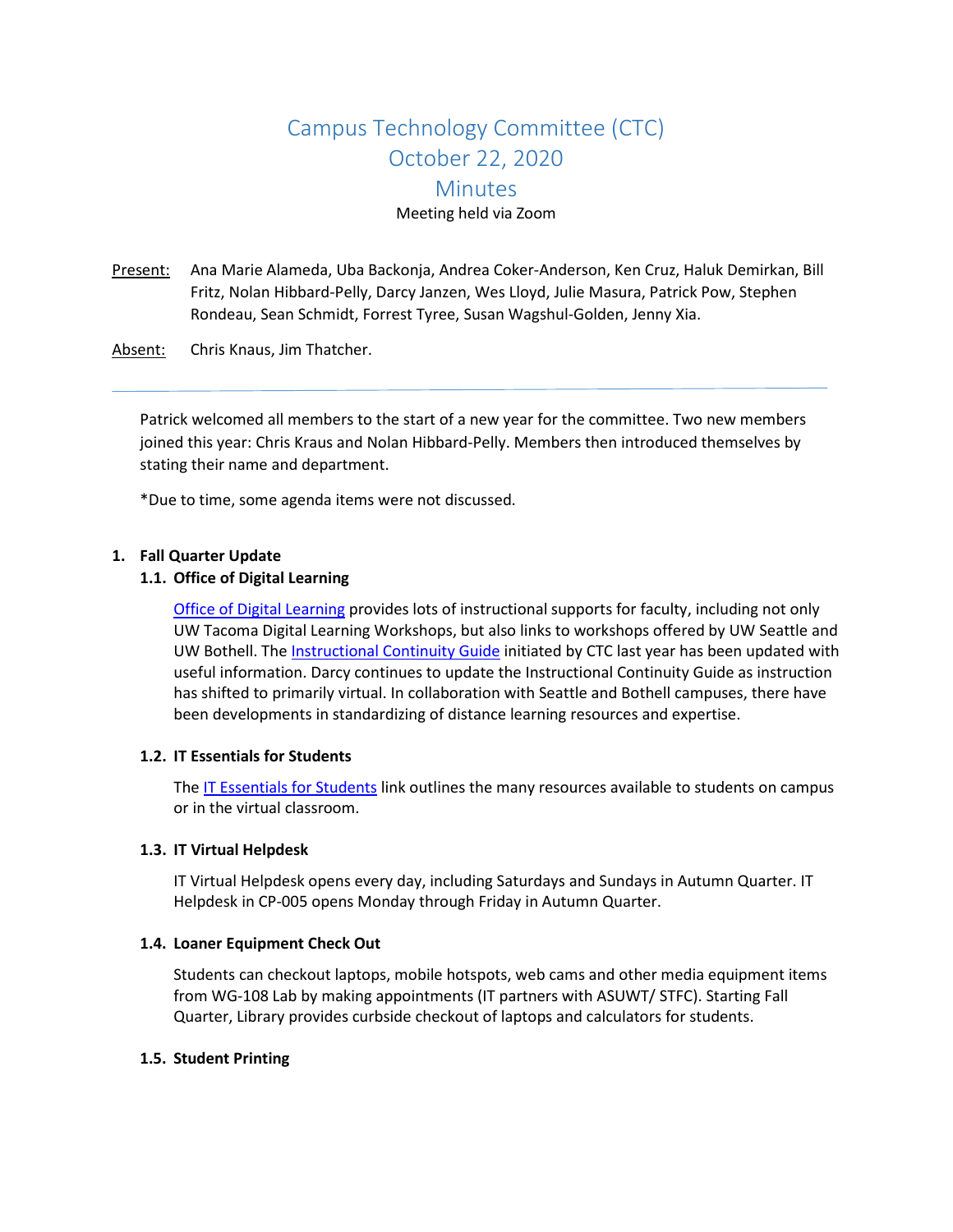Students can print course materials up to 400 pages free of charges, either log in remotely and pick up by appointment in WG-108; or visit CP-005 in person. Students using CP-005 will use the [Campus Study Spaces Reservation System](https://www.tacoma.uw.edu/Study) to reserve the workstations in CP-005 before coming to the Open Lab, just as they would reserve any [Individual Study Spaces.](https://www.tacoma.uw.edu/study/spaces) Ana Marie reported on the 131 study spaces available for students to reserve through 25live. 82 reservations have been made.

## **1.6. Media Services and Multimedia Lab**

Media Services and Multimedia Lab support faculty and students with one-on-one virtual zoom meetings and online.

## **1.7. Accessibility of PDF files and Panopto Videos**

Multimedia Production Unit provides accessibility checking of PDF files and cleaning up of closed captions in the Panopto videos for faculty. Instructors can reuse these videos in their future courses. These videos are only available to the instructors and their students in the Canvas courses.

## **1.8. Low-Touch Solutions for Faculty**

Created a low touch solutions for faculty teaching on campus in Fall Quarter. Using their own portable devices, they can control the equipment touch panel, reducing / eliminating the needs to touch any equipment surface in the classroom. Patrick reported that IT is still testing voice control as an option since hybrid courses are likely to continue in the future.

## **1.9. Remote Labs**

Creating several more Remote Labs (with specialized software) for faculty and students to use.

# **2. Selected Software Projects**

# **2.1. Student Wellness Check-In System (for our campus only)**

Patrick reported that IT developed a Wellness Check-in for Students which is similar to the attestation completed in Workday by staff and faculty.

# **2.2. Time Schedule Improvements: tentative time schedule, time schedule quick search (for Registrar and Academic Affairs)**

Bill reported the location feature added to the quick search allows students to find on-campus versus online courses. In addition, a key has been included to clarify the times for morning, afternoon and evening courses.

# **2.3. PHP Live Chats**

PHP Live Chats (set up for more than 15 departments/ programs: recently adding several live chats for different Milgard degree programs, Student Abroad, Professional Development Center, UWT Student Fellowships etc.)

## **2.4. Online Husky Card Request (issue Husky Cards to new students remotely)**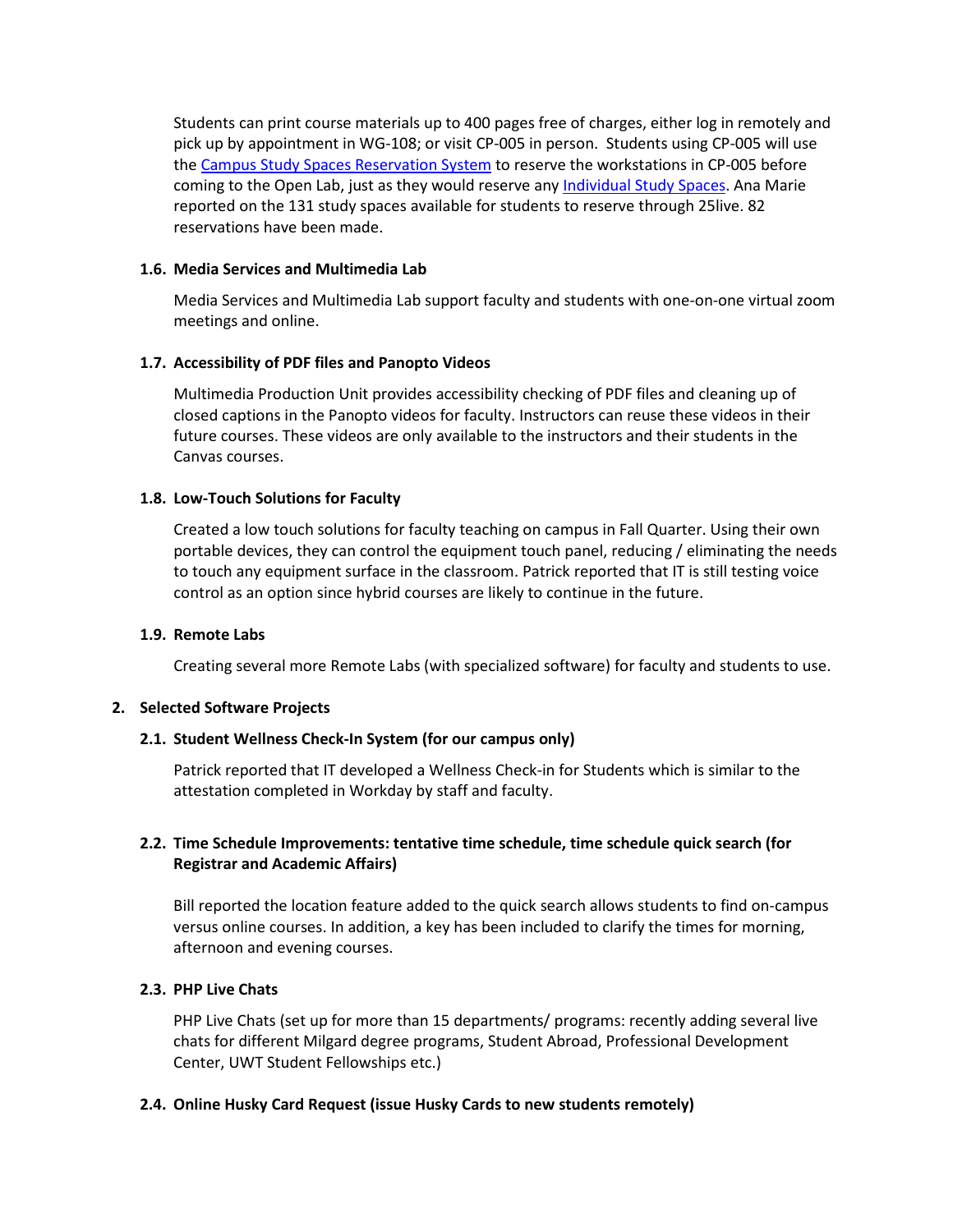- **2.5. Financial Aid Emergency Aid Portal**
- **2.6. BIAS Incident Report System Upgrade**
- **2.7. Campus Website Migration to Drupal 8**
- **2.8. Implementation of Several Campus-wide SaaS Applications for Various Departments (Slate, Advocate, SendInBlue, ZipWhip, and Portfolium: adding the Pathway module)**
- **3. Selected Construction and Renovation Project**
	- **3.1. Classroom Media Upgraded Prior to the Start of Fall Quarter in JOY 210, JO 211 and SCI 309**
	- **3.2. JOY 215 Classroom Media to be Upgraded During Fall Quarter**

#### **3.3. Court-17 Parking Garage**

Added 11 cameras to the initial 7 cameras to monitor all the entrance/exits of the garage, and signed new agreement with Unions. Patrick reported the request form that CTC developed last year was used to approve the additional cameras.

#### **3.4. UW WiFi Installed in Cragle Lot**

Patrick reviewed some statistics regarding the number of cars in Cragle lot (manually counted), and max number of device connections. For the first week WiFi was available, there were 8-10 connected devices and 25 cars in the lot. Demographic data was not collected to preserve privacy. Also, IT is partnering with ASUWT/STFC to deliver backup batteries for students who run low on power.

## **4. October is Cybersecurity Month**

The new cybersecurity training has been announced. The 30 minute Security Awareness Training is mandatory. Optional trainings are included. Patrick asked members to remind their colleagues to complete the training. Each year there is new content relevant to the changing online environment.

# **5. Selected Survey Results from the EDUCAUSE 2020 Student Technology Report: Supporting the Whole Student**

Patrick reported on two elements of the EDUCAUSE survey: Most Important Technological Feature for Studying and Ratings of Accessibility Approaches to Providing Accessible Content, Technologies, and/or Tech Accommodations. 16,162 students responded to the survey and reported access to WiFi as the most important technological feature needed for studying. Patrick highlighted that UWT is currently responding to the top three feature listed as most important: WiFi, Access to Power and Printing. Ken emphasized that access to WiFi is important but so is the connection speed when working online. Nolan also indicated that location matters in regards to the effectiveness of hotspots.

# **6. Do You Have Any Technology Issues? Is There Any Urgent Topic to Discuss Today or in Future CTC Meetings?**